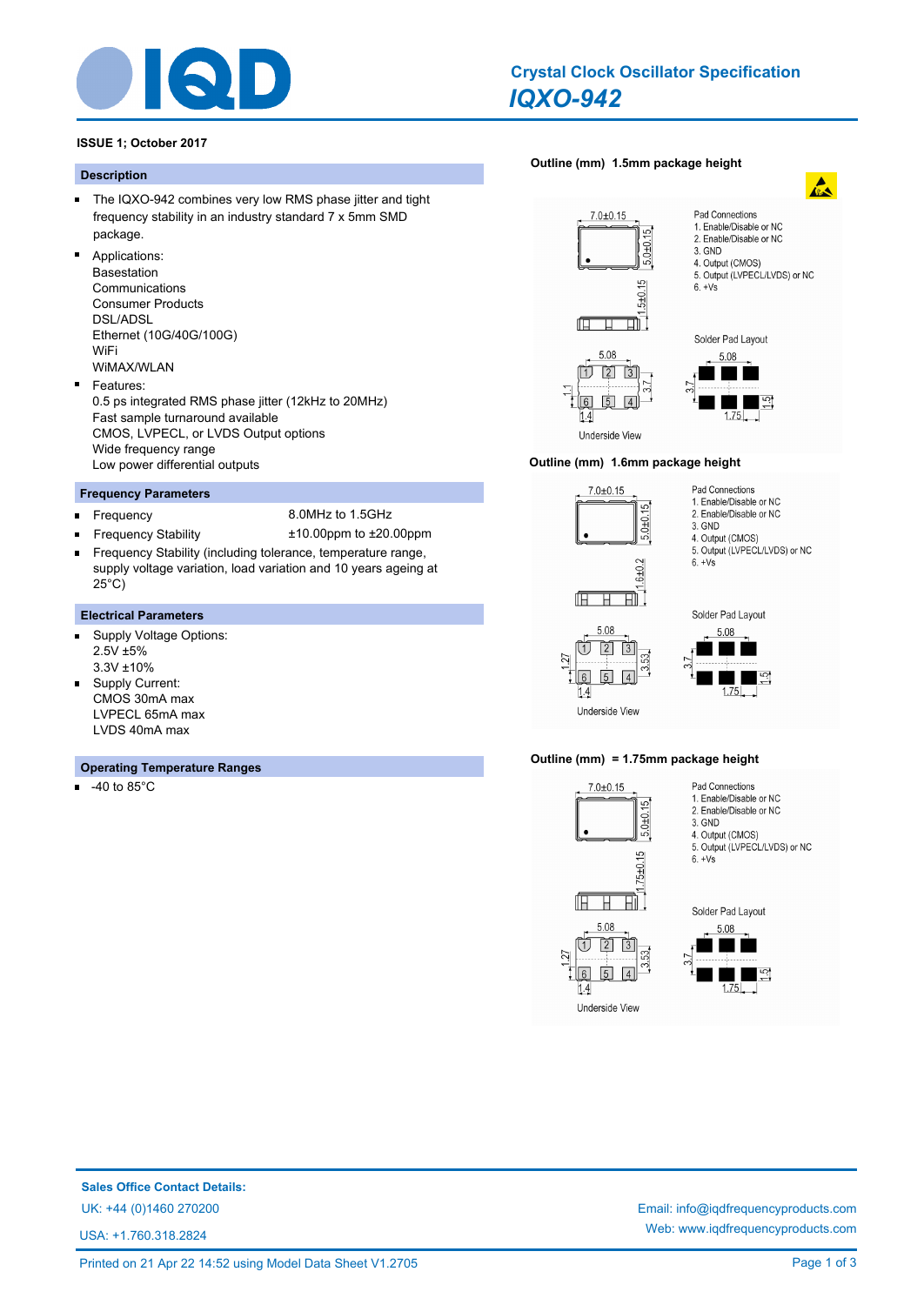

# **Output Details**

- Output Compatibility CMOS/LVPECL/LVDS
- Output Characteristics (CMOS up to 200MHz):

Load: 15pF Output Low (Vol): 10%Vs max Output High (Voh): 90%Vs min Duty Cycle @ 50% Vs: 48/52% max

- R/F Time (@ 90%/10%): 3ns max Phase Jitter (12kHz-20MHz): 0.5ps rms max Output Characteristics (LVPECL): Load: 50Ω Output Low (Vol): Vs-1.6V max Output High (Voh): Vs-1.03V min Duty Cycle (@ Vs-1.3V): 45/55% max (over 600MHz) R/F Time (@ 80%/20%): 0.6ns max
- Phase Jitter (12kHz-20MHz): 0.5ps rms max Output Characteristics (LVDS): Load: 100Ω Differential Output Voltage: 350mV Duty Cycle (@ 1.25V): 48/52% (45/55% over 150MHz) R/F Time: 0.6ns max Phase Jitter (12kHz-20MHz): 0.5ps rms max

# **Output Control**

 $\blacksquare$ Enable/Disable: Logic '1' (70%Vs min) to pad 1 or no connection enables oscillator output Logic '0' (30%Vs max) to pad 1 disables oscillator output

#### **Environmental Parameters**

- Shock: MIL-STD-883, Method 2002  $\blacksquare$
- Storage Temperature Range: -55 to 125°C
- Humidity: after 48 hours at 85 °C ±2 °C 85 % relative humidity  $\blacksquare$ non-condensing
- Thermal Shock: MIL-STD-883, Method 1011
- Vibration: MIL-STD-883, Method 2007

#### **Ordering Information**

\*minimum information required n Frequency\* Model\* Output Type\* Pad 1 or 2 function\* Supply Voltage\* Frequency Stability\* Operating Temperature Range\*

# **Compliance**

|                | RoHS Status $(2015/863/EU)$ | Compliant      |
|----------------|-----------------------------|----------------|
|                | ■ REACh Status              | Compliant      |
| $\blacksquare$ | MSL Rating (JDEC-STD-033):  | Not Applicable |
|                |                             |                |

#### **Packaging Details**

- Pack Style: Bulk Loose in bulk pack Pack Size: 1
- Pack Style: Reel Tape & reel in accordance with EIA-481-D Pack Size: 2,000

#### **Pb-Free Reflow**

# **Sales Office Contact Details:**

USA: +1.760.318.2824

UK: +44 (0)1460 270200 Email: info@iqdfrequencyproducts.com Web: www.iqdfrequencyproducts.com